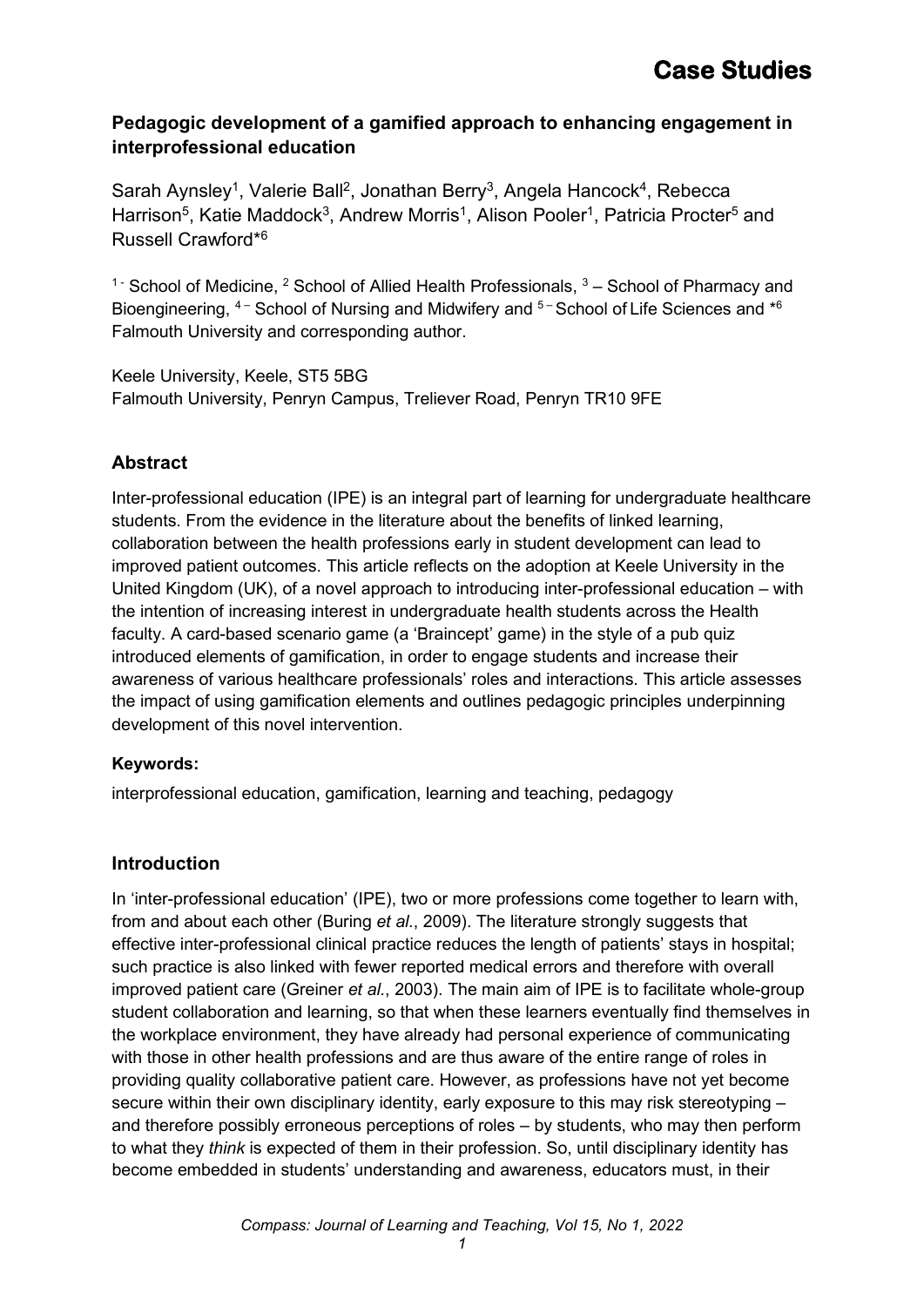teaching, take steps to prevent the possible adverse impact of such misconceptions about roles on students' professional development at a critical time in their academic and clinical careers. To take account of this risk, our interventions in the approach we adopted, as we explore later, deliberately incorporated the management of student expectations. As a key aspect of their acquisition of these IPE skills, university healthcare students must be exposed at the earliest point in their training to the work of the full range of healthcare professionals; in various ways, including bespoke, facilitated, inter-professional activities and also reflection on inter-professionalism in practice, they must then cumulatively build on this experiential learning as their respective disciplinary curricula unfold (Reeves *et al.*, 2013). 'Gamification' (a term used to describe gaming elements in non-game contexts) has been used in a variety of educational subject settings to enhance engagement and some such approaches show evidence of learning gain (Deterding *et al.*, 2011; Aynsley *et al.*, 2017 and 2018). The pedagogic literature shows that games can, beyond their intended gains, also enhance – through, essentially, 'metagaming' – such skills as communicating, interacting, listening and team-building, all with significant professional potential (Veltsos, 2017; Bodnar and Clark, 2017) and therefore constituting an essential outcome of IPE.

### **Rationale for the approach to IPE at Keele University**

Our prior experience and formal evaluation of the IPE programme at Keele University have demonstrated that healthcare students sometimes lack interest in in the IPE philosophy and highlighted that some students might fail, at this point in their training, to see how IPE is linked to their courses. To address both of these, the programme has, since its inception, undergone several redevelopments.

At Keele University, the IPE curriculum is ambitious, involving all students from all five schools of the Health Faculty and one school in the Faculty of Health Sciences and delivering whole-cohort events simultaneously across multiple sites. In the first year (level 1 IPE), students are provided with facilitated sessions in multi-professional groups, with the aim of enhancing their team-working skills, increasing their grasp of roles and interactions in healthcare and developing knowledge of the principles of ethical and compassionate care. The activity has changed and evolved in response to student and facilitator feedback (it was initially a physical poster, group-created, and then became, after the feedback, a group presentation), each iteration with the aim of improving the overall experience of level 1 IPE. However, one consequence of changing the format of IPE between the years during which the programme has run has been that students have requested more opportunities to explore the diverse healthcare roles of others in their groups, according to the mode of group work (poster or presentation) they experienced. The introduction of gamification was one suggested avenue, in order to unify and facilitate exploration of roles and enhance the changes already made to level 1 IPE. The rationale was that gamification would introduce a task that would enable discussions to take place in an engaging and informal manner, encouraging students to discuss and share ideas and experiences with each other. This paper qualitatively evaluates the use of this gamified approach to increase awareness of various aspects of healthcare roles, with, as the particular focus, the students' views of how engaging and informative they found the gamified elements.

### **Developing the gamified elements**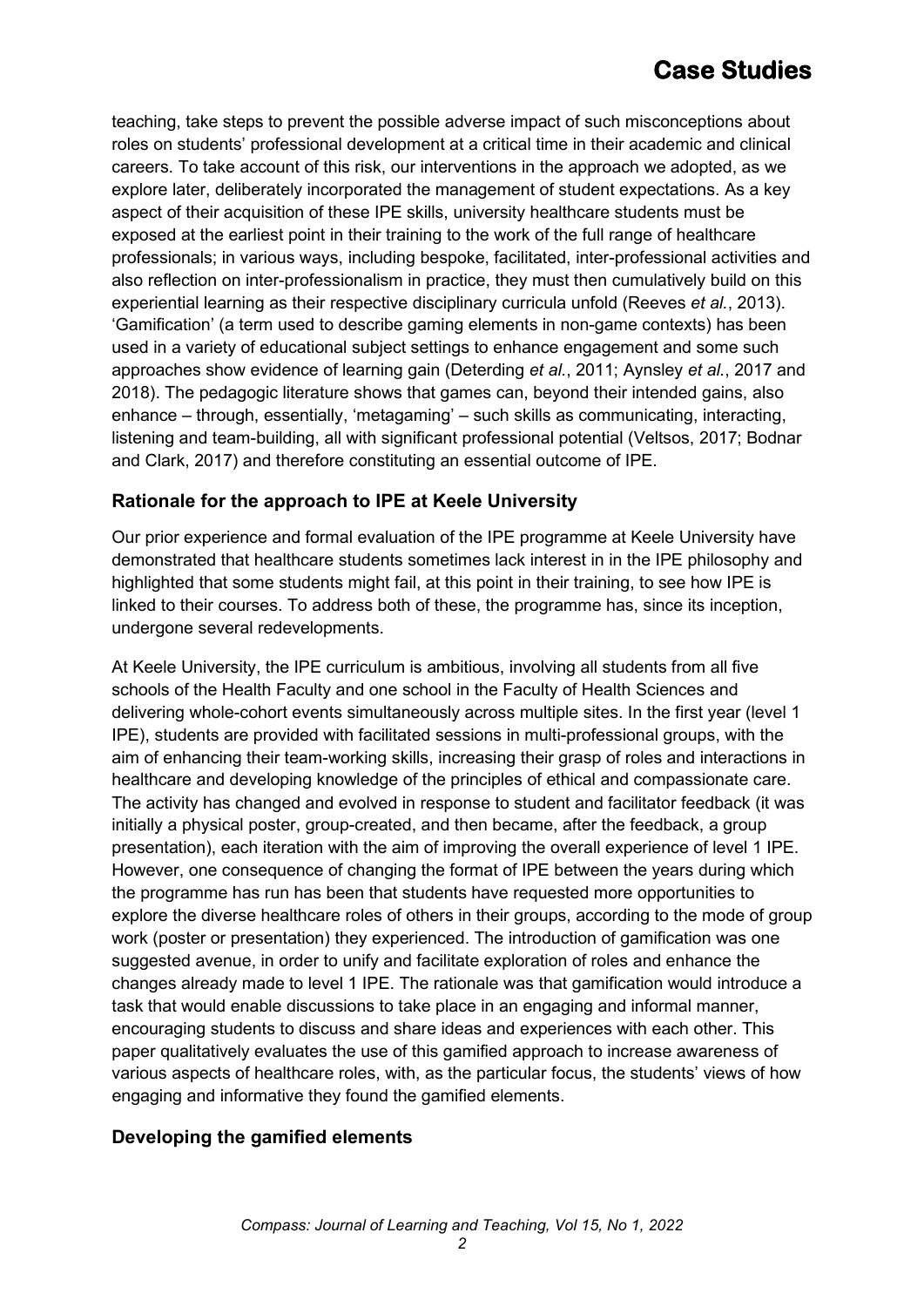Two gamification approaches were implemented – a team challenge in the form of a 'pub quiz' and a scenario-based group board game. The first was developed as an awarenessraising, ice-breaker activity, while the latter focused on the roles and decision-making of an inter-professional team. To have implemented both proved useful because they addressed student feedback from previous IPE evaluation data, which had indicated little or no understanding of the roles of others and a desire to learn about those roles in a meaningful way.

### **Gamification for basic information delivery**

Using gamification for topics which are usually taught by rote learning (defined as memorising, based on repetition) or which contain key information can be particularly effective in encouraging students to engage in their learning (Aynsley 2018). To this end, a competitive quiz was chosen as an ideal way to introduce students to common healthcare acronyms and specialist professional roles. In an effort to limit or prevent possible side-lining of participants in what was intended to be an ice-breaker activity, each of three rounds – 'Common acronyms'; 'Where am I?'; 'Who am I?' – had questions relating to the whole spectrum of healthcare professions, enabling individual members of the groups to share their own specific expertise. The 'Who am I?' round encouraged students to match statements of job roles with titles of health professionals and aimed to introduce students to other health professions beyond the ones represented in the student body and encouraged them to think of UK healthcare more holistically – something that would have otherwise been delivered as a list.

## **Virtual or physical?**

Studies have indicated that gamification of learning can lead to improved engagement, increased motivation and enhanced learning for students (Yildrim, 2017; Sailer *et al.*, 2017). Historic references in the literature to the term 'gamification' suggest it was first used in the pedagogic lexicon sometime in the 1980s, with the first academic papers in the higher education (HE) context emerging around that time (Malone, 1980). From a more contemporary viewpoint, gamification as a pedagogic concept has grown to encompass both the physical and the virtual modes (i.e., defined respectively as: games using physical components and played in person; digital-based games played synchronously but not necessarily in person), conserving critical key educational design concepts that are required to be present, irrespective of the mode of game delivery. Although the virtual and electronic gamification literature has been growing in quality and quantity over the last half decade, physical games (viz., games that use more traditional game components to structure play) have been quietly gaining momentum as well, despite broad misperceptions in the HE community that gamification is synonymous with electronic games (Gentry *et al.*, 2019). The decision to use a physical board game was made for logistical and educational reasons. With over 600 students across multiple sites with varying degrees of IT access, having a physical intervention permits delivery with minimal infrastructure and IT support. Clearly, in a post-COVID context, this might have proved challenging from a social-distancing perspective and our continuing work with all our games is now looking at synchronous and asynchronous implementation routes which preserve, as far as possible, the benefits of playful learning at safe distance. From an educational perspective, a physical game encourages development of a myriad of positive learning skills under broad pedagogic outcomes, such as cognitive (textual/non-textual learning), motor (compilation and synthesis), affective (attitude and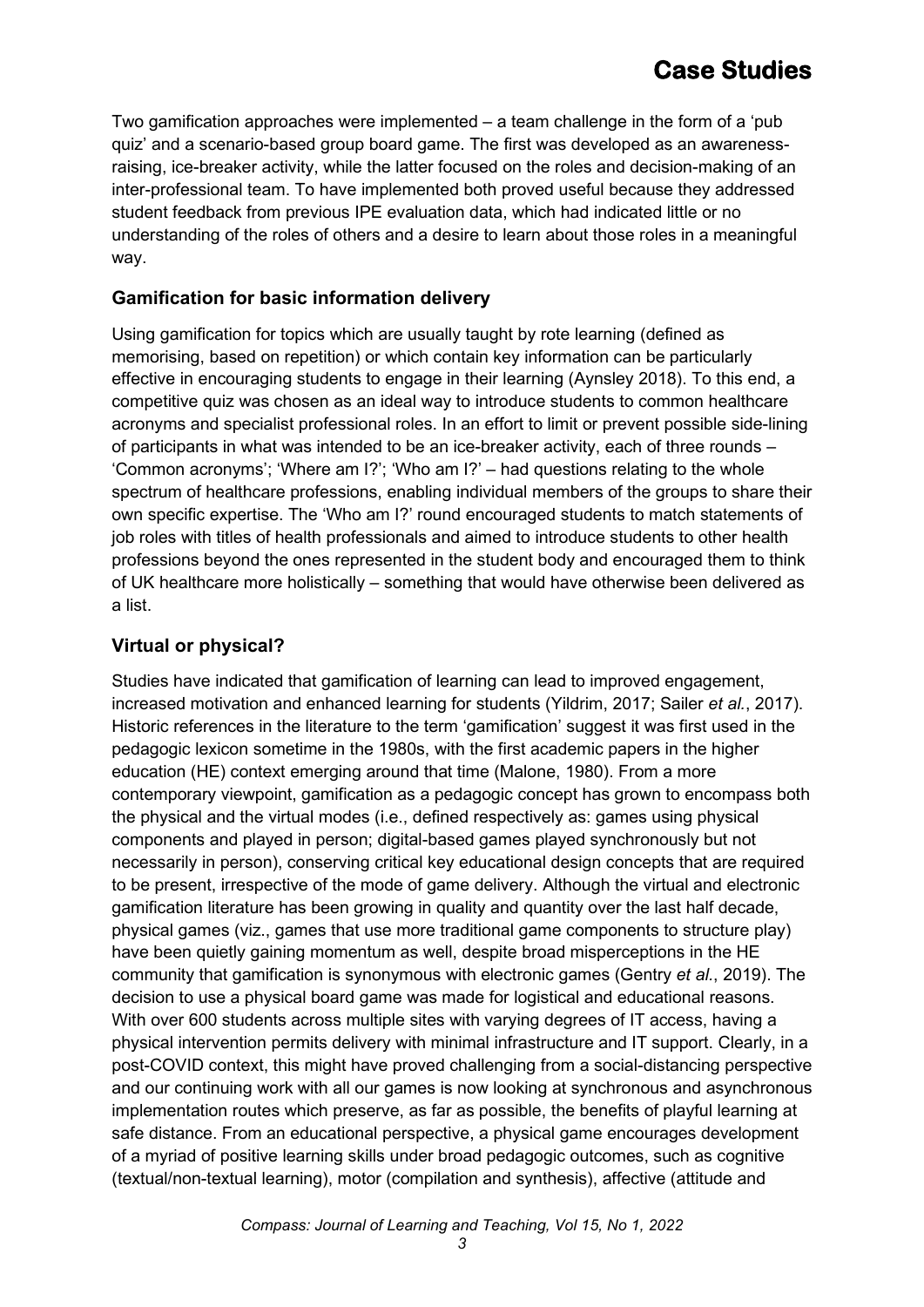motivation) and communicative (co-operation and negotiation) (Wouters *et al.*, 2009). Designing these interventions in this way has allowed us to incorporate this range of beneficial learning gains into the sessions to underpin the inter-professional learning inherent in the event's design.

## **Degrees of freedom?**

The rules inherent in pre-determined games mechanics allow play to be experienced in a "*structured, contextual and thematic*" way (Miller, 2013). Furthermore, with careful gamedesign decisions, play strategies can evolve to allow players to access the range of enhanced learning benefits provided by gamified approaches to learning (Iosup and Epema, 2014). One of the pedagogic benefits of the decision to create physical – rather than virtual – games was to have the gameplay centred on small-group learning as the key mode of play. The literature shows that this is a reliable way for learners to explore and create knowledge collaboratively (Nevin *et al*., 2014) and, even in a post-COVID context, there are extremely convincing educational benefits to having elements of social interaction either replicated or simulated as part of an enhanced student learning experience, as articulated by Raj Phani in his blog on the subject of gamification in the pandemic

[\(https://www.peoplemattersglobal.com/blog/life-at-work/advantages-of-gamification-amid](https://www.peoplemattersglobal.com/blog/life-at-work/advantages-of-gamification-amid-the-pandemic-27526)[the-pandemic-27526\)](https://www.peoplemattersglobal.com/blog/life-at-work/advantages-of-gamification-amid-the-pandemic-27526).

For the scenario-based game, the key design questions considered for the rule set of the game concerned complexity and structure of play (Morford *et al.*, 2014): with too many rules, players cannot keep track; with insufficient rules, the goal is obscured. The creation of game rules and play-testing were therefore core steps in generating an enjoyable and rewarding play experience. We opted to have the game unfold in stages and to conserve the rules' progression for each stage, ensuring that, once the first stage in the first game has been played, each subsequent stage in every other game is now familiar and that learners are not struggling with the rules at the expense of the learning (Garone and Nesteriuk, 2019). The game is constructed to have 'model' answers, rather than correct answers, to encourage players to challenge and discuss the answers generated.

### **Implementation**

At Keele, the inter-professional education programme (est. 2007) adopts an activity-based model at levels 4 and 5, to be undertaken by cohorts of around 600 students. The institutional IPE strategy develops mutual understanding and respect between professional groups and promotes inter-professional learning across the various schools within the faculties of Medicine and Health Sciences and Natural Sciences. In recent years, level 1 IPE (Year 1 undergraduates from eight different schools across Keele University) fed back that the development of new activities for the event had deprived them of the opportunity to find out about each other's roles and to learn from each other. Level 1 IPE was delivered to the 2018/19 cohort across seven sites on campus with fifty-four groups of twelve to fourteen students from across the mentioned faculties. Following welcome and introductions, the game activities were facilitated in the morning session, with students playing the pub quiz before moving on to the roles and decisions game. In the afternoon, students worked in groups to explore scenarios based on cases reported in the Mid-Staffordshire NHS Foundation Trust Public Inquiry (Francis, 2013). The aim was to encourage students to explore the core NHS and social care values of care, compassion, courage, communication,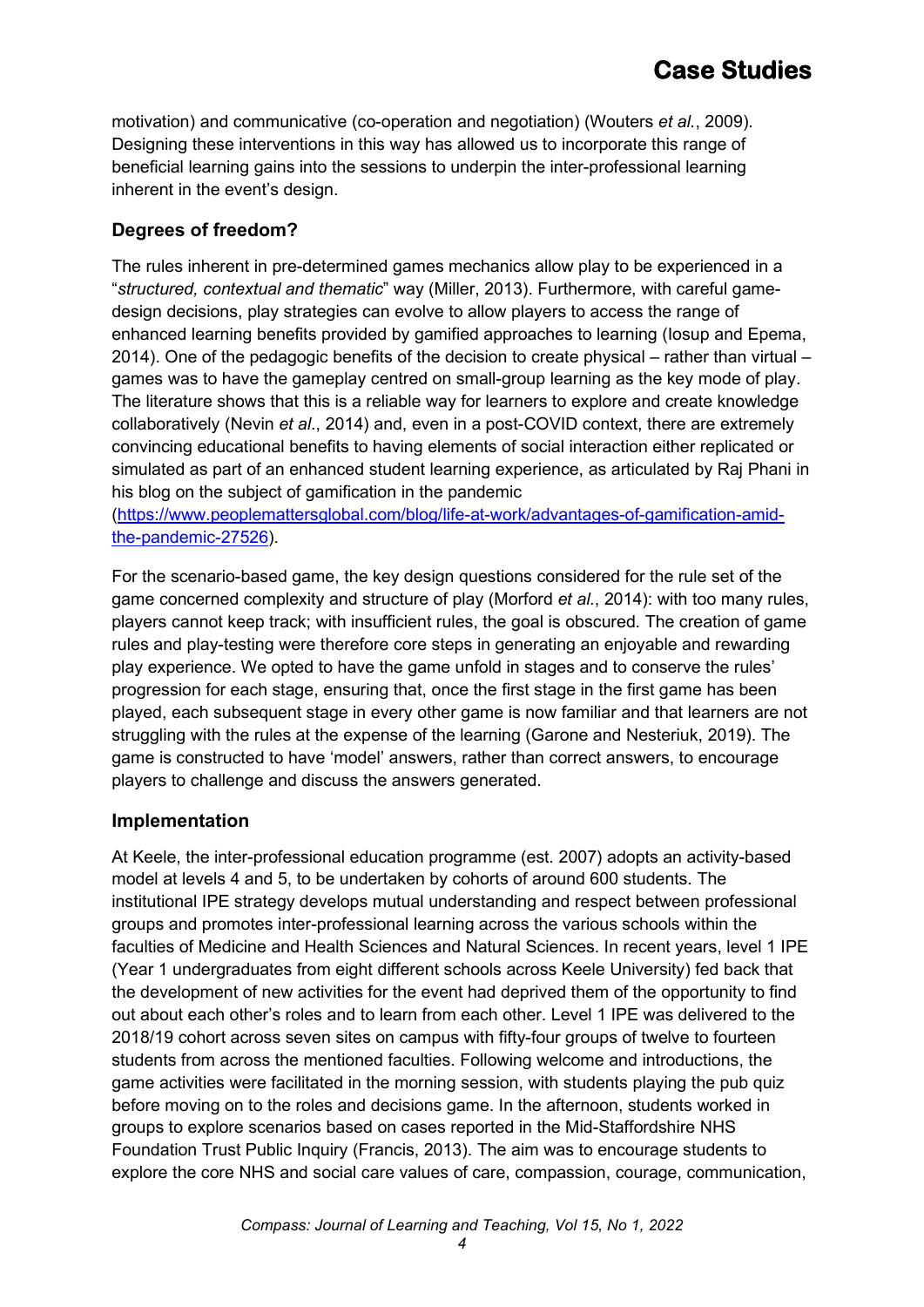competence and commitment, known as the '6Cs' (Cummings, 2012). Each of the sessions was led by an IPE facilitator familiar with the games, who promoted discussion in the groups. The inclusion of our game-based intervention for students at the start of activities encouraged groups to start thinking about roles and sharing their understanding of each other's professions. The game explores these core ideas through the completion of up to six scenarios (including model answers and case review questions to prompt further and deeper discussions within the team), to complete which the players work together. After playing, students consented to complete Likert feedback forms related to their play experience.

### **Reflections**

Feedback was broadly positive, with over 85% of students feeling able to challenge and question the views of others in their team. We have reflected on a series of questions related to our project to cover the main evaluation points our IPE intervention aimed to improve:

Did the quiz element help students to learn more about other health professions and, by extension, to avoid stereotyping?

Over 80% felt that they knew more about the role of other healthcare professionals in patient care, with those who did not agree citing a high starting level of knowledge gained either from placement or from having previously worked as a healthcare professional. When we talked with students after gameplay, we were able to detect a strong positive feeling that the play experience increased awareness of the roles of various healthcare professionals. Future work will explore the nuances of these positive perceptions, for they may derive from a range of factors from group dynamics to clarity of the games' rules of play.

Was our game-based approach more inclusive and was it accessible to the students?

IPE facilitators across the sites observed a high level of interaction between group members. An issue raised by students in previous iterations of Level 1 IPE was, for some specialists, the lack of inclusivity of scenarios. Student midwives, in particular, struggled historically to relate the various IPE scenarios to their practice and risked becoming disengaged during group work. After our introduction of the gamified approach and ensuring that the scenarios played involved a broad range of professionals, students said that they felt more included in decision-making. For example, a physiotherapy student, in conversation with a facilitator, had felt able to be involved in the discussion and to contribute knowledge that the rest of the group did not have. It is worth reiterating here that the core aim of IPE is to facilitate students' learning with, from and about each other, as this student's response demonstrated very well.

What did the students think about the degrees of freedom embedded into the game design?

Interestingly, the informal student post-gameplay feedback that most closely matched our 'degrees of freedom' related to the complexity of the game rules, with some students feeling that the game was confusing. However, upon examination, it became apparent that all of those comments came from the same large venue (one of many) where the task was being run and coincided with comments about neither being able to hear the facilitators' explanation nor see the screen outlining the game. It is likely that much of the confusion was down to the way by which some groups were introduced to the game. In relation to the game's having model answers, rather than a 'right' answer, our discussions with the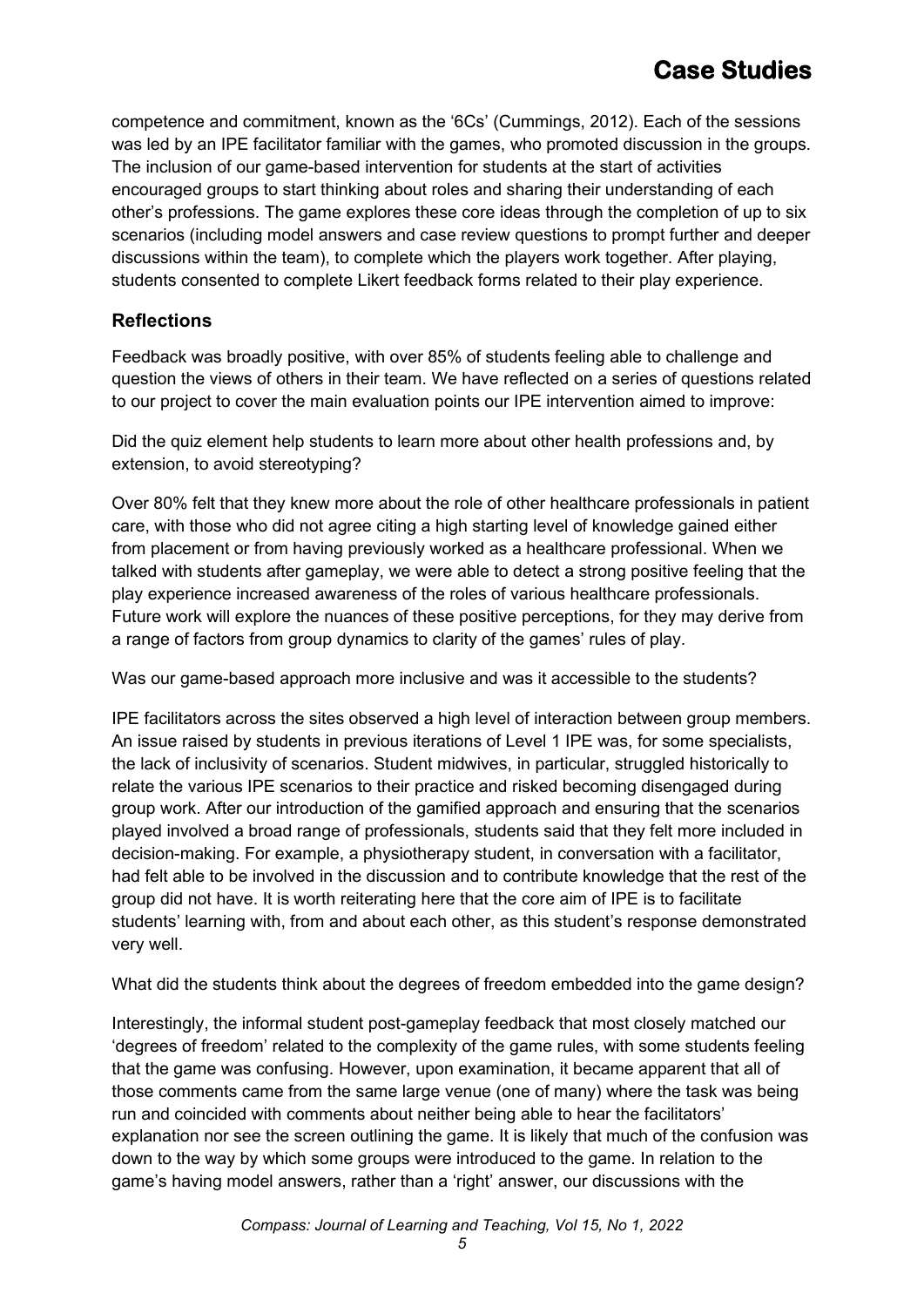students indicated they liked that aspect the most, as it meant that an element of negotiation was present in the scenario and that some students felt empowered by being able to present their perspective as a 'case' to be considered by the group.

Are there any changes we would make in a future development of our approach here?

In a post-COVID world, the major change to our gamified approach to IPE learning must centre on the delivery model of the gaming experience and how to manage the scale of this game-based intervention within a world that will be feeling the impacts of social distancing for many years to come. Adopting a multi-model approach akin to a 'blended play experience' is one of our most recent lines of game development (using a hybrid of online synchronous interaction and print-and-play mechanics for the physical experience), but we also steadfastly adhere to the core physical aspects of gameplay in person, a critical element we are loathe to see lost, especially given our positive perception of impacts on IPE learning evidently working at scale in this study.

#### **Summary**

Overall, using a gamified approach encouraged discussion and sharing of experience; it allowed students an opportunity to contribute to a group experience, thereby both enhancing shared knowledge and imparting lived experience of inter-professional practice.

Reference list

Aynsley, S. and Crawford, R. (2017) 'Pilot evaluation of medical student perception of a novel pharmacology-based role-play game: Braincept.' *Education for Health*, 30(1), 97-8. Available at: [https://www.educationforhealth.net/article.asp?issn=1357-](https://www.educationforhealth.net/article.asp?issn=1357-6283;year=2017;volume=30;issue=1;spage=97;epage=98;aulast=Aynsley) [6283;year=2017;volume=30;issue=1;spage=97;epage=98;aulast=Aynsley](https://www.educationforhealth.net/article.asp?issn=1357-6283;year=2017;volume=30;issue=1;spage=97;epage=98;aulast=Aynsley) (Accessed: 01 November 2021).

Aynsley, S., Nathawat, K. and Crawford, R. (2018) 'Evaluating student perceptions of using a game-based approach to aid learning: Braincept.' *Higher Education Pedagogies*, 3(1), 70- 81. Available at:

[https://www.tandfonline.com/doi/full/10.1080/23752696.2018.1435296%40rhep20.2018.3.iss](https://www.tandfonline.com/doi/full/10.1080/23752696.2018.1435296%40rhep20.2018.3.issue-V2) [ue-V2](https://www.tandfonline.com/doi/full/10.1080/23752696.2018.1435296%40rhep20.2018.3.issue-V2) (Accessed: 03 November 2021).

Blakely, G., Skirton, H., Cooper, S., Allum, P. and Nelmes, P. (2009) 'Educational gaming in the health sciences: systematic review.' *Journal of Advanced Nursing*, 65(2), 259-269.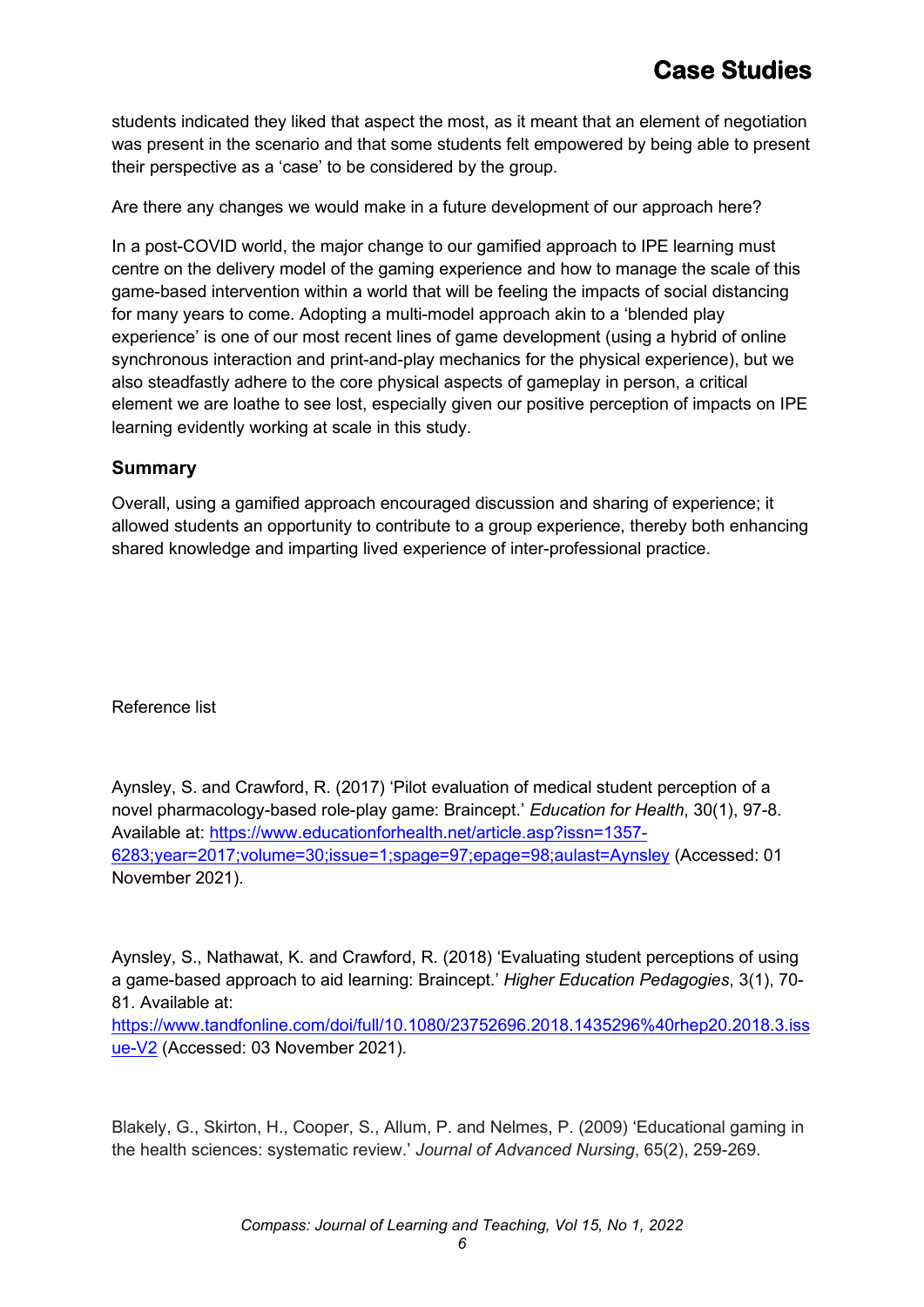Available at:<https://pubmed.ncbi.nlm.nih.gov/19032512/> (Accessed: 02 November 2021).

Bodnar, C.A., and Clark, R.M. (2017) 'Can game-based learning enhance engineering communication skills?' *IEEE transactions on professional communication*, 60(1), 24-41.

Available at: [https://www.researchwithrowan.com/en/publications/can-game-based-learning](https://www.researchwithrowan.com/en/publications/can-game-based-learning-enhance-engineering-communication-skills)[enhance-engineering-communication-skills](https://www.researchwithrowan.com/en/publications/can-game-based-learning-enhance-engineering-communication-skills) (Accessed: 02 November 2021).

Buring, S.M., Bhushan, A., Broeseker, A., Conway, S., Duncan-Hewitt, W., Hansen, L. and Westberg, S. (2009) 'Interprofessional education: definitions, student competencies, and guidelines for implementation.' *American journal of pharmaceutical education*, 73(4), 59. Available at:<https://www.ncbi.nlm.nih.gov/pmc/articles/PMC2720355/> (Accessed: 01 November 2021).

Cummings, J. and Bennett, V. (2012) 'Compassion in practice.' *Nursing, Midwifery and Care Staff. Our Vision and Strategy*. Available at: [https://www.england.nhs.uk/wp](https://www.england.nhs.uk/wp-content/uploads/2016/05/cip-yr-3.pdf)[content/uploads/2016/05/cip-yr-3.pdf](https://www.england.nhs.uk/wp-content/uploads/2016/05/cip-yr-3.pdf) (Accessed: 03 November 2021).

Deterding, S., Dixon, D., Khaled, R. and Nacke, L. (2011) 'From game design elements to gamefulness: defining gamification.' In: *Proceedings of the 15th international academic MindTrek conference: Envisioning future media environments*, 9-15.

Available at:<https://dl.acm.org/doi/10.1145/2181037.2181040> (Accessed: 03 November 2021).

Garone, P. and Nestertiuk, S. (2019) 'Gamification and Learning: A Comparative Study of Design Frameworks.' (Paper from the International Conference on Human-Computer Interaction, 2017.) In: Duffy, V.G. (ed.), *Digital Human Modeling and Applications in Health, Safety, Ergonomics and Risk Management*. Available at: [https://link.springer.com/chapter/10.1007/978-3-030-22219-2\\_35](https://link.springer.com/chapter/10.1007/978-3-030-22219-2_35) (Accessed: 01 November 2021).

Gentry, S.V., Gauthier, A., Ehrstrom, B.L.E., Wortley, D., Lilienthal, A., Car, L.T., Dauwels-Okutsu, S., Nikolaou C.K., Zary, N., Campbell J. and Car, J. (2019) 'Serious Gaming and Gamification Education in Health Professions: Systematic Review.' *Journal of medical Internet research*, 21(3), 12994. Available at:<https://www.jmir.org/2019/3/e12994/> (Accessed: 02 November 2021).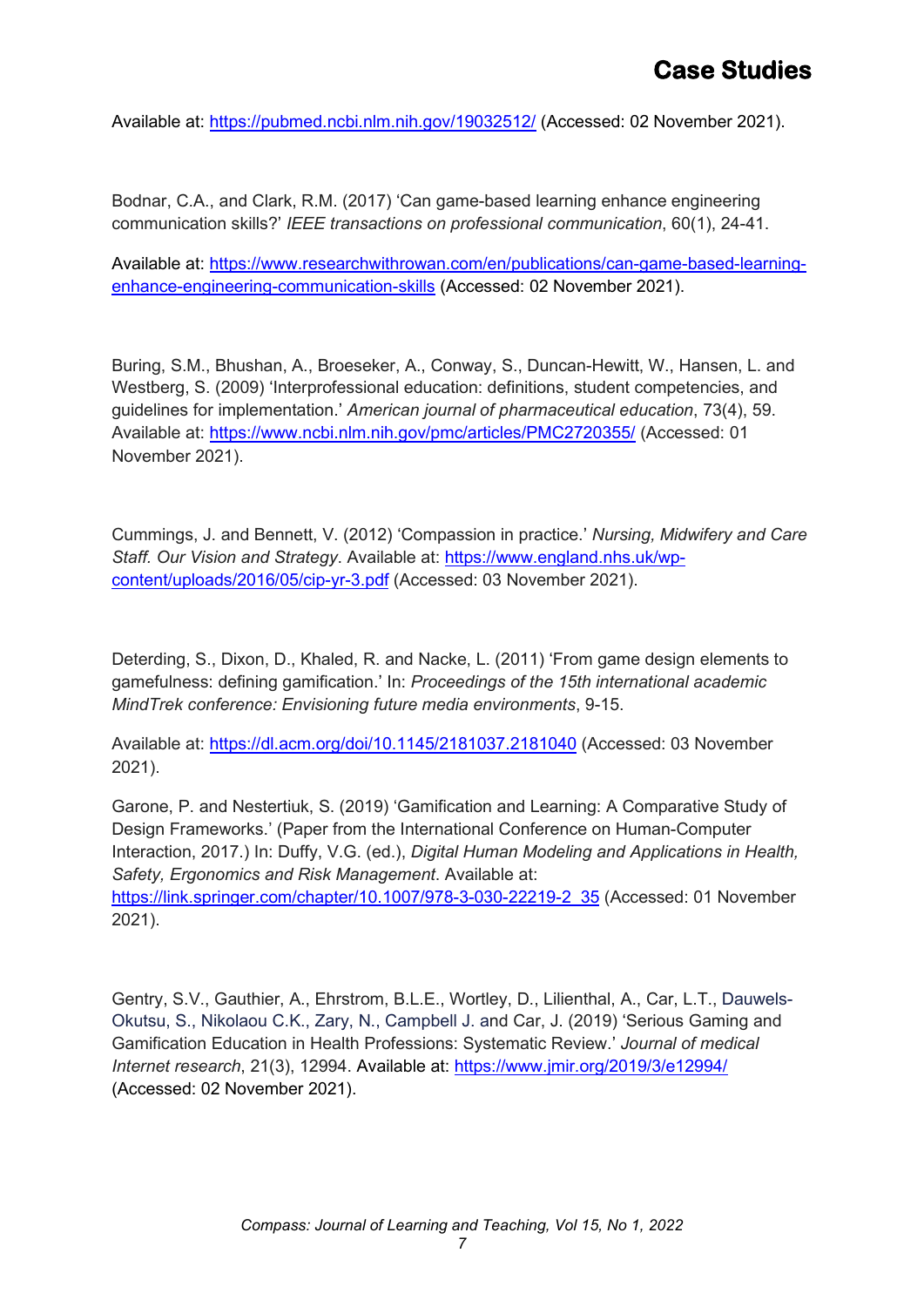Greiner, A.C. and Knebel, E. (2003) 'Health professions oversight processes: What they do and do not do, and what they could do.' *Health Professions Education: A Bridge to Quality*. Available at: <https://www.ncbi.nlm.nih.gov/books/NBK221526/> (Accessed: 03 November 2021).

Malone, T.W. (1980) 'What makes things fun to learn? Heuristics for designing instructional computer games.' In: *Proceedings of the 3rd ACM SIGSMALL symposium and the first SIGPC symposium on Small systems*, 162-169. Available at: <https://dl.acm.org/doi/10.1145/800088.802839> (Accessed: 01 November 2021).

Miller, C. (2013) 'The gamification of education.' In: *Developments in Business Simulation and Experiential Learning: Proceedings of the Annual ABSEL conference*, 40. Available at: <https://journals.tdl.org/absel/index.php/absel/article/view/40> (Accessed: 02 November 2021).

Reeves, S., Perrier, L., Goldman, J., Freeth, D. and Zwarenstein, M. (2013) 'Interprofessional education: effects on professional practice and healthcare outcomes.' *Cochrane Database of systematic reviews*, 3. Available at: <https://pubmed.ncbi.nlm.nih.gov/23543515/>(Accessed: 03 November 2021).

Morford, Z.H., Witts, B.N., Killingsworth, K.J. and Alavosius, M.P. (2014) 'Gamification: the intersection between behavior analysis and game design technologies.' *The Behavior Analyst*, 37(1), 25-40. Available at:<https://www.ncbi.nlm.nih.gov/pmc/articles/PMC4883455/> (Accessed: 03 November 2021).

Nevin, C.R., Westfall, A.O., Rodriguez, J.M., Dempsey, D.M., Cherrington, A., Roy, B., Patel, M. and Willig, J.H. (2014) 'Gamification as a tool for enhancing graduate medical education.' *Postgraduate medical journal*, 90(1070), 685-693. Available at: <https://pubmed.ncbi.nlm.nih.gov/25352673/> (Accessed: 01 November 2021).

Sailer, M., Hense, J.U., Mayr, S.K. and Mandl, H. (2017) 'How gamification motivates: An experimental study of the effects of specific game design elements on psychological need satisfaction.' *Computers in Human Behavior*, 69, 371-380. Available at: <https://www.sciencedirect.com/science/article/pii/S074756321630855X> (Accessed: 03 November 2021).

Yildirim, I. (2017) 'The effects of gamification-based teaching practices on student achievement and students' attitudes toward lessons.' *The Internet and Higher Education*, 33,